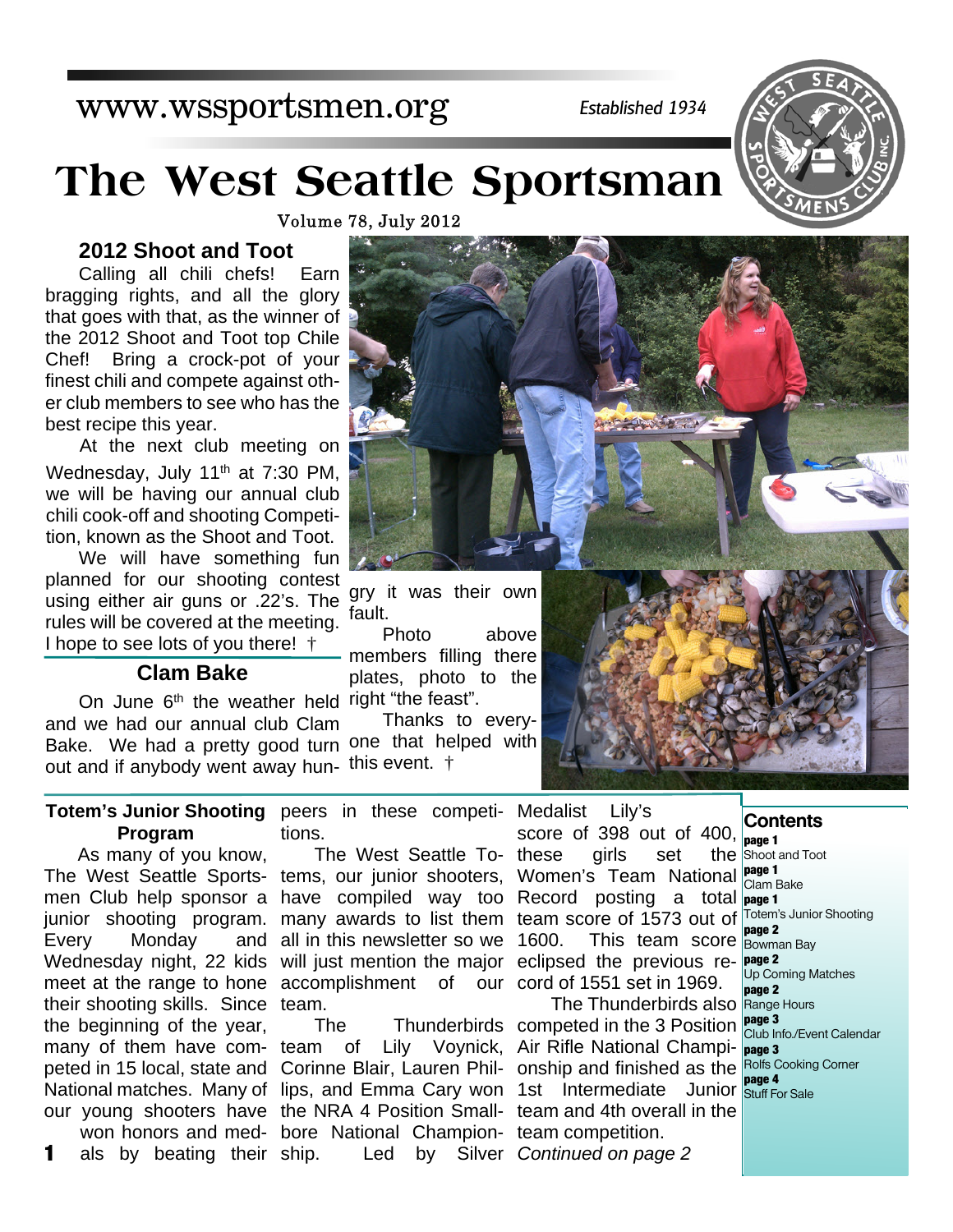## *Totem's form page 1*

This same team also set another national record as intermediate juniors (ages 15 to 17) and Women's record in the NRA 3 position Smallbore match with a score of 2203 of a possible 2400 points and just falling a little short of taking yet again another National Championship, they were the 2nd place Intermediate Junior team in the 3 Position Smallbore Sectionals. Way to go ladies!

Our 2nd team, the Chiefs, was also quite busy during these matches. Kelli Moseley, Jack Ellis, Casey Iwamoto and Owen Yeasting finished 12th in the Junior Age class (18-20) in the 4 Position Championships. Kelli is a Junior Age Class shooter, so the team had to compete at the higher age class.

The Chiefs also placed 12th Intermediate Junior (this time Jack Ellis, Matt Zoba, Nick Young and Owen Yeasting) in the 3 Position Air Rifle Championships.

One of our youngest shooters, Matt Zoba, placed 2nd in the nation shooting in the sub-junior category, (ages 14 and under) in the 3 Position Smallbore Championship. His score of 536 of 600 won him a silver medal and bright future for the Totems.

This was the final year for Kelli Moseley and Marisca Mozeleski. Both of these young ladies had very successful junior careers. They age out of the program at the end of the year. Who knows, maybe we will see these two coaching in the future….

The team's next match will be in beautiful Anniston Alabama. The team arrives on June 25th. Equipment inspections will be on June 26th and 29th. They will be competing on June 27th, 28th, 30th and July 1st. You will be able to view the match as it is in progress on the CMP website: http://clubs.odcmp.com/cgibin/matchUpcomingSearch.cgi ?designation=AIR †

# **Bowman Bay**

We had our first spring camping trip to Bowman Bay June 21st - 24th. The weather when we got there on Thursday was beautiful and we set our Crawfish pots out at Pass Lake.

That all changed late Friday morning when it started raining and kept raining the rest of the day. We had our evening Campfire in the covered shelter and enjoyed our days catch of fresh Crawfish.

Saturday it

was dry until about noon and rained again until about 5 or 6 PM. It decided to stop just in



Saturday Nights Fire

# Setting The Pots

time for our potluck. We had a nice campfire that night and had *Continued on page 4*

# **Up coming Small bore & Air Matches**

**Dates** Place Match Name **Point of Contact** Dec 1 Olympia JOARC (West) Crossman

Aug 24-26 Tacoma State Smallbore Int'l Camp Crossman Sept 8-9 Tacoma State Conventional Prone C'ship Crossman Sept 22-23 Tacoma Schutzenfest/Outdoor Int'l C'ship Crossman Nov 3-4 Olympia State Indoor Int'l 3-P C'ship Crossman Nov 17 Puyallup JORC (West) Shellenberger

# **Range Hours and Activity**

Monday - Small Bore - 6:00 PM, Tuesday - Rifle League, - 6:00 PM Wednesday - Juniors - Contact Joe Matter joe@vashonjrc.com for Junior information and shooting times. Cost: Adult members \$2.00, non- members \$4.00, Juniors \$1.00.

Volume 78, July 2012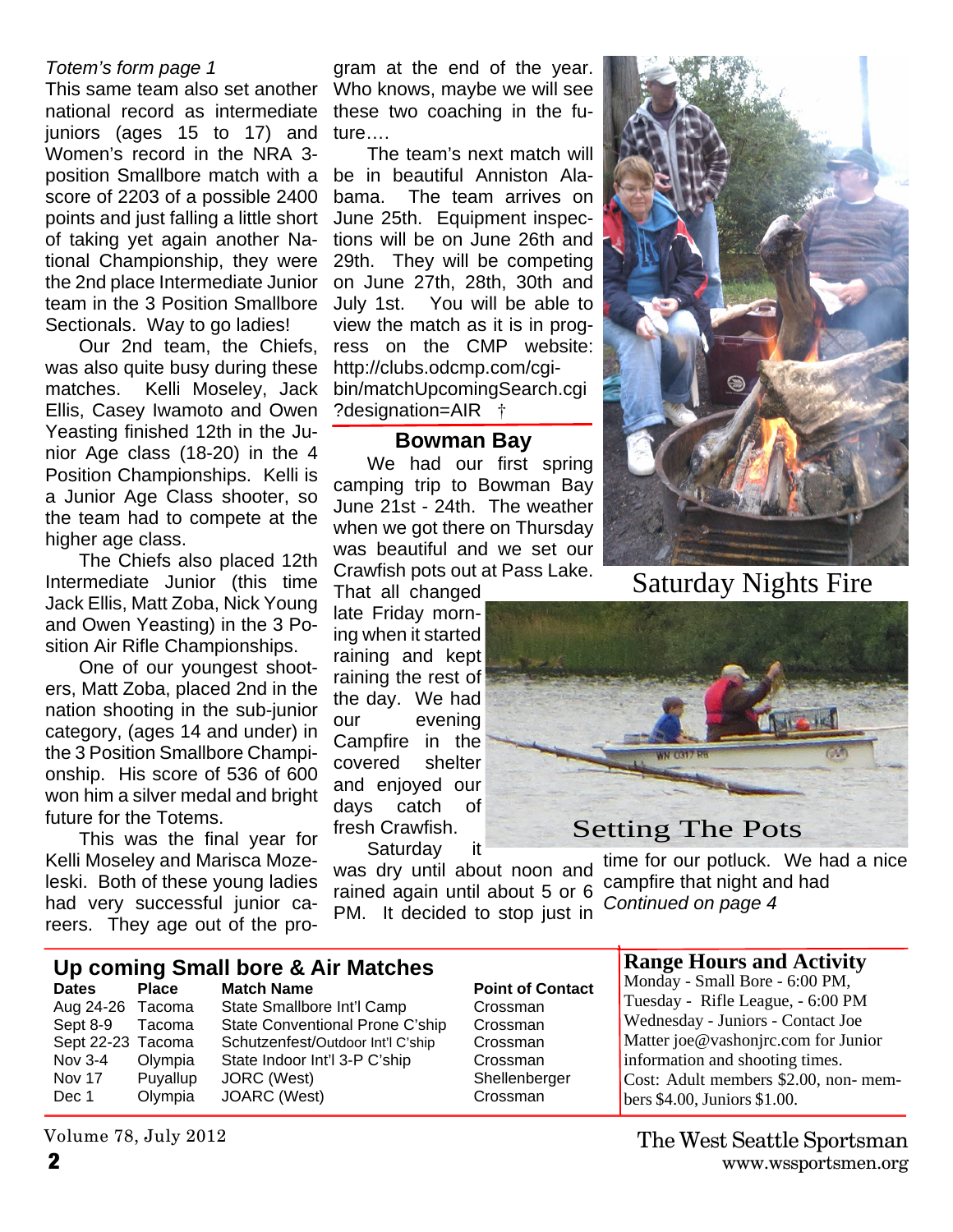# **The West Seattle Sportsmen's Club Sponsors of the Roger Dahl Rifle Training Range**

**BAKED QUAIL**

Rolf's Cooking Corner

1. Pre-heat the oven to 325º F. 2. If the quail have been shot in the wild, inspect them all for lead shot, removing any shot with twee-

President – Greg Boyd 206-818-4469 Brian Dunham Frank Novito<br>
Vice Pres. – Rick Robbins Richard George Roz & Jerry N Vice Pres. – Rick Robbins **Richard George** Roz & Jerry Mascio Secretary – Tony Olszewski 425-226-5643 Tom Kocir Treasurer – Cam Robison

8 quail (cleaned and rinsed) 1 cup fresh mushrooms, chopped 1 cup Italian seasoned breadcrumbs

1/4 teaspoon ground red pepper

1 tablespoon seasoning salt

1 teaspoon scallion, minced 1 teaspoon fresh parsley, minced 8 orange slices (for garnish)

2 tablespoons butter 1 teaspoon table salt

2 tablespoons olive oil 2 tablespoons flour

3 cups chicken stock

cooking spray Directions:

**OFFICERS TRUSTEES LIFE TIME MEMBERS**



Contact us at: info@wssportsmen.org

rub all the quail, inside and out with the seasoned salt. 4. In a large skillet, over medium heat, melt the butter and saute the mushrooms, bread



crumbs, and table salt until the mushrooms tenderize a bit. Stuff the quail with this mixture. 5. Using the same skillet, make a roux by pouring in the olive oil and browning the flour in it. Then, add the chicken stock, scallions, red pepper, and parsley to the roux and saute the mix for about 5 minutes, until the onions are tender. 6. Next, spray a baking pan or large casserole dish with cooking spray and place the stuffed quail in it. Pour the sauce over the quail. 7, Baked, uncovered, at 325º F. for 45 minutes, basting 2 or 3 times during the baking process. 8. Serve two quail to a person and garnish each plate with two orange slices. Serve cooked white

# **E v e n t s C a l e n d a r**

Jul 11th - Club Meeting / Shoot and Toot Jul 18th - Board Meeting

If you have any ideas for programs to have at the club meetings or any good outing ideas let one of the Officers or Trustees know. You may contact us at: info@wssportsmen.org

|                             | zers or the point of a paring knife. 3. Lightly $\quad$ rice as a side dish. $\dagger$                                                                                                                                                                                                                         |                                         |                      |
|-----------------------------|----------------------------------------------------------------------------------------------------------------------------------------------------------------------------------------------------------------------------------------------------------------------------------------------------------------|-----------------------------------------|----------------------|
| <b>New</b>                  | <b>MEMBERSHIP APPLICATION</b>                                                                                                                                                                                                                                                                                  |                                         | <b>Renewal</b>       |
|                             | <b>WEST SEATTLE SPORTSMEN'S CLUB</b>                                                                                                                                                                                                                                                                           |                                         |                      |
|                             |                                                                                                                                                                                                                                                                                                                |                                         | Date                 |
| payment of one year's dues. | propagation and conservation of game birds, game animals, and fish in the State of Washington, do hereby apply<br>for membership in the WEST SEATTLE SPORTSMEN'S CLUB and tender herewith the sum of \$                                                                                                        |                                         |                      |
|                             | "I solemnly swear that I will abide by the Constitution and By-Laws of the West Seattle Sportsmen's Club and<br>help in its up-building and I will not willfully disobey the Game Laws wherever I fish or hunt. I will always be<br>a true sportsman both in the field and to my brother members at all times. |                                         |                      |
|                             |                                                                                                                                                                                                                                                                                                                | If you would like to                    |                      |
|                             |                                                                                                                                                                                                                                                                                                                | receive the Club<br>newsletter by email |                      |
|                             |                                                                                                                                                                                                                                                                                                                | check here.                             |                      |
|                             |                                                                                                                                                                                                                                                                                                                |                                         |                      |
|                             |                                                                                                                                                                                                                                                                                                                |                                         |                      |
|                             | (New Only)                                                                                                                                                                                                                                                                                                     |                                         |                      |
| The West Seattle Sportsman  |                                                                                                                                                                                                                                                                                                                |                                         | Volume 78, July 2012 |

www.wssportsmen.org **3**